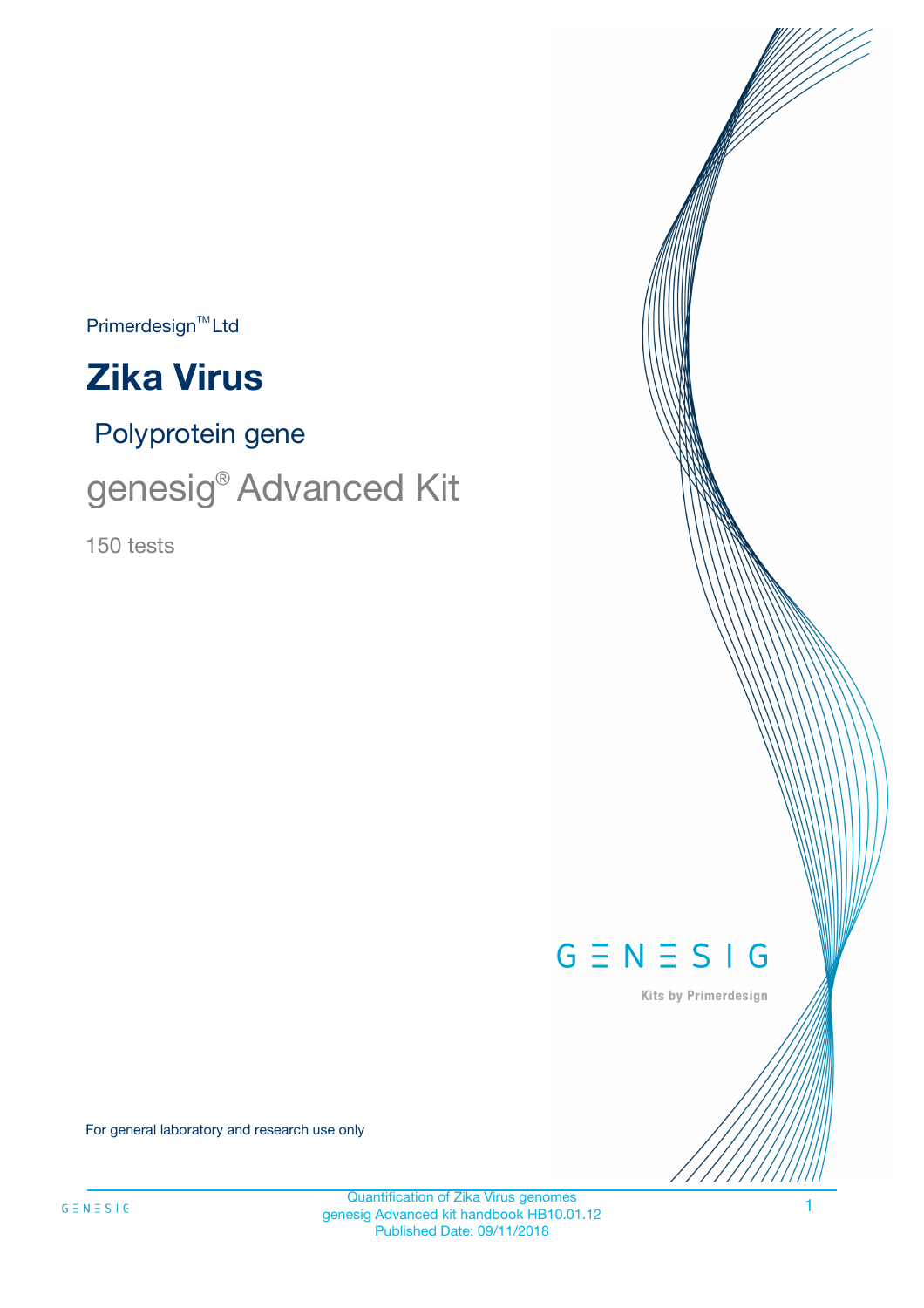# Introduction to Zika Virus

Zika virus (ZIKV) is a member of the Flaviviridae virus family. In humans, it causes a disease known as Zika disease or Zika fever. It is related to dengue, yellow fever, West Nile and Japanese encephalitis, viruses that are also members of the virus family Flaviviridae. Along with these related viruses, ZIKV virus is enveloped and icosahedral with a non-segmented, single-stranded, positive sense RNA genome.

Zika virus is transmitted through the bites of infected Aedes species mosquitoes. Zika virus is considered an emerging infectious disease and has the potential to spread to new areas where the Aedes mosquito vector is present. In particular, the Aedes aegypti mosquito presents an increasing challenge, due to its ability to spread Zika, dengue and chikungunya across its expanding global footprint. The incubation period ranges between approximately three to 12 days after the bite of an infected mosquito.

A number of people infected do not develop any symptoms, but in those that do the disease is usually mild, with symptoms lasting between 2 and 7 days. The common symptoms include mild headaches, maculopapular rash, fever, malaise, conjunctivitis, and arthralgia. In 2015, ZIKV emerged in South America with widespread outbreaks reported in Brazil and Columbia. The rising number of Zika disease cases in Brazil may be linked with a spike in microcephaly cases, a birth defect resulting from incomplete brain development.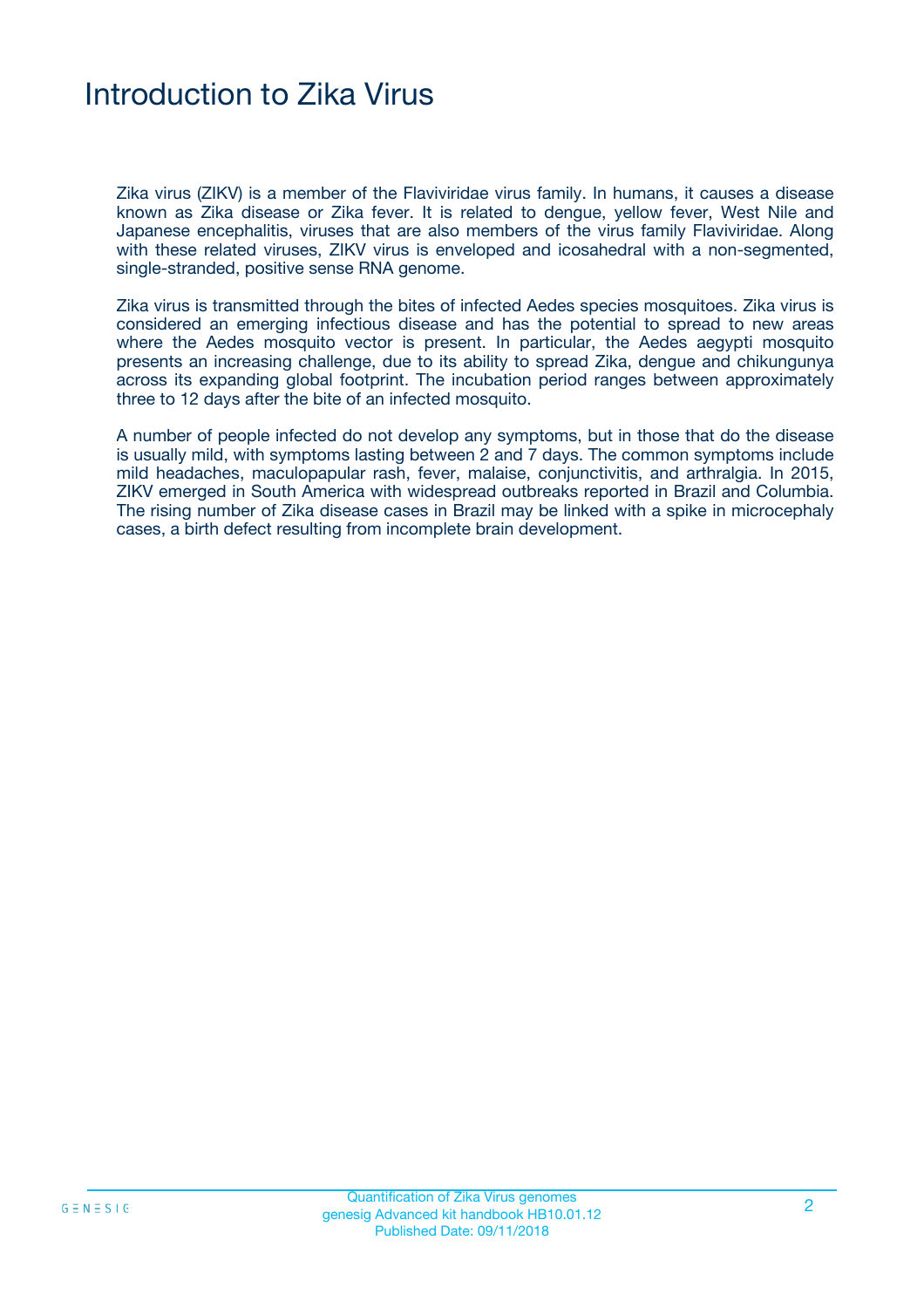# **Specificity**

The Primerdesign genesig Kit for Zika Virus (ZIKV) genomes is designed for the in vitro quantification of ZIKV genomes. The kit is designed to have a broad detection profile. Specifically, the primers represent 100% homology with over 95% of the NCBI database reference sequences available at the time of design.

The dynamics of genetic variation means that new sequence information may become available after the initial design. Primerdesign periodically reviews the detection profiles of our kits and when required releases new versions.

If you require further information, or have a specific question about the detection profile of this kit then please send an e.mail to enquiry@primerdesign.co.uk and our bioinformatics team will answer your question.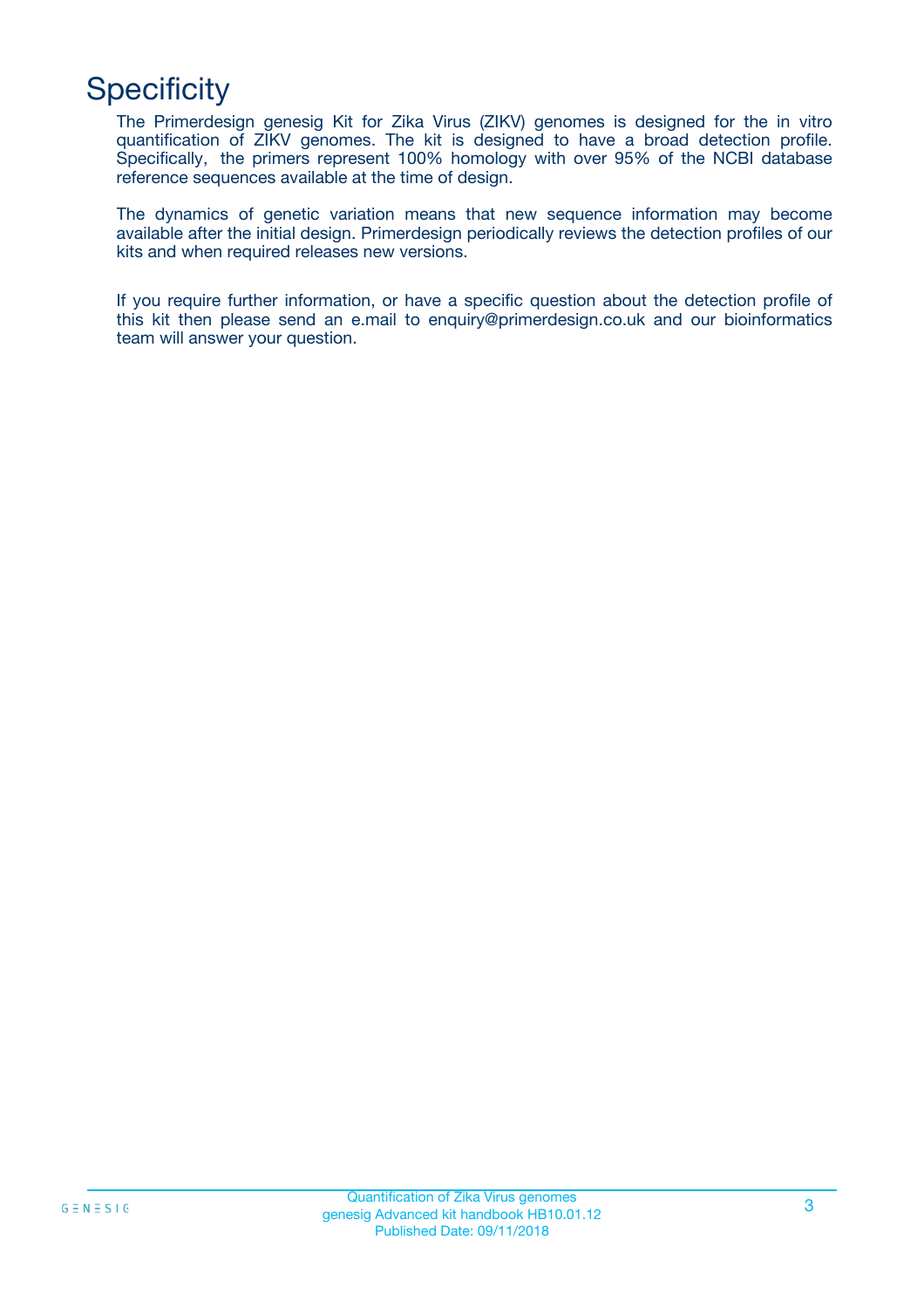# **Kit contents**

- **ZIKV specific primer/probe mix (150 reactions BROWN) FAM labelled**
- **ZIKV positive control template (for Standard curve RED)**
- **Internal extraction control primer/probe mix (150 reactions BROWN) VIC labelled as standard**
- **Internal extraction control RNA (150 reactions BLUE)**
- **Endogenous control primer/probe mix (150 reactions BROWN) FAM labelled**
- **RNase/DNase free water (WHITE) for resuspension of primer/probe mixes**
- **Template preparation buffer (YELLOW) for resuspension of internal control template, positive control template and standard curve preparation**

# **Reagents and equipment to be supplied by the user**

### **Real-time PCR Instrument**

#### **Extraction kit**

This kit is recommended for use with genesig Easy DNA/RNA Extraction kit. However, it is designed to work well with all processes that yield high quality RNA and DNA with minimal PCR inhibitors.

#### **oasigTM lyophilised OneStep or Precision**®**PLUS OneStep 2X RT-qPCR Master Mix** Contains complete OneStep RT-qPCR master mix

**Pipettors and Tips**

**Vortex and centrifuge**

**Thin walled 1.5 ml PCR reaction tubes**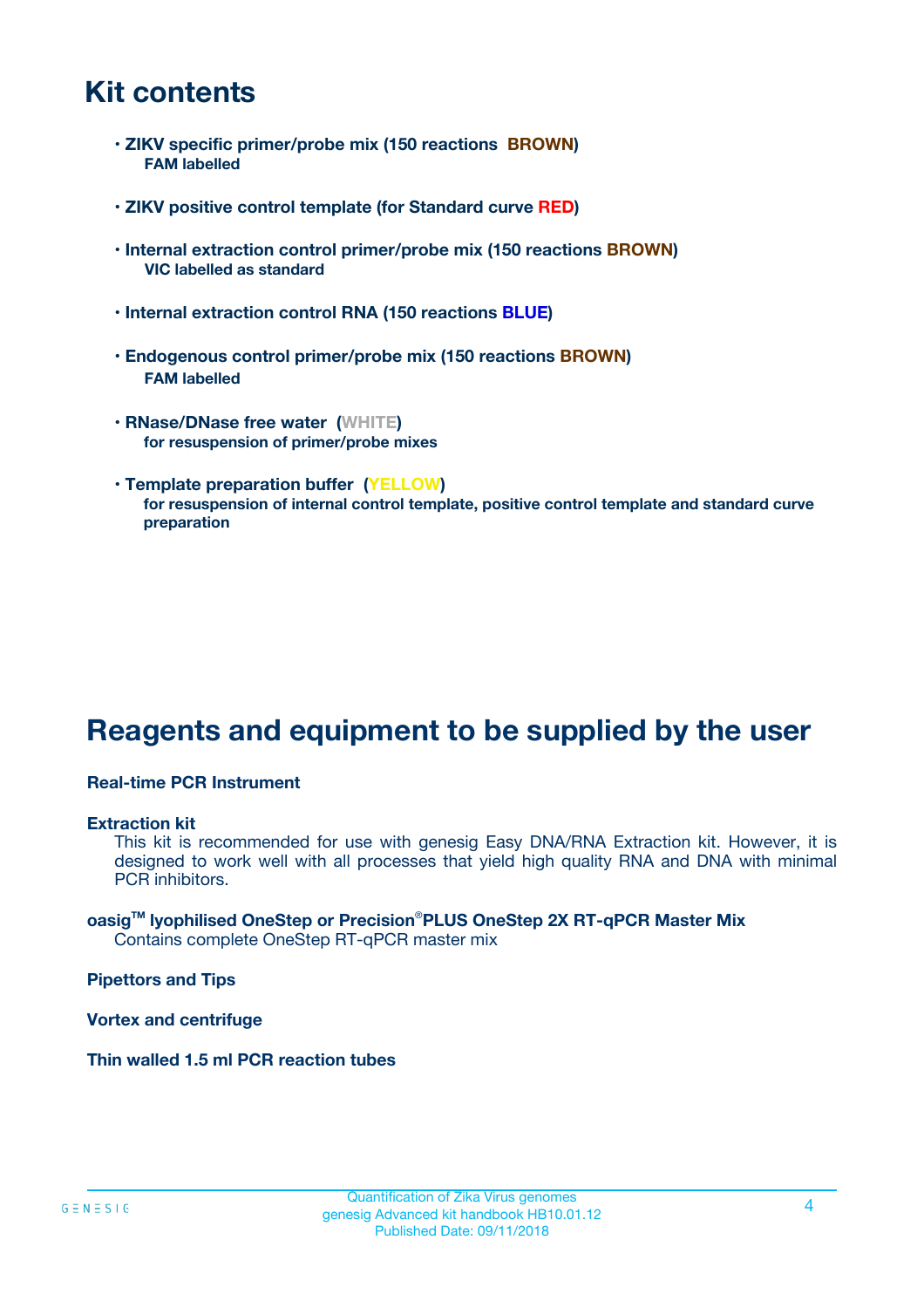## Kit storage and stability

This kit is stable at room temperature but should be stored at -20ºC on arrival. Once the lyophilised components have been resuspended they should not be exposed to temperatures above -20°C for longer than 30 minutes at a time and unnecessary repeated freeze/thawing should be avoided. The kit is stable for six months from the date of resuspension under these circumstances.

If a standard curve dilution series is prepared this can be stored frozen for an extended period. If you see any degradation in this serial dilution a fresh standard curve can be prepared from the positive control.

Primerdesign does not recommend using the kit after the expiry date stated on the pack.

### Suitable sample material

All kinds of sample material suited for PCR amplification can be used. Please ensure the samples are suitable in terms of purity, concentration, and RNA/DNA integrity (An internal PCR control is supplied to test for non specific PCR inhibitors). Always run at least one negative control with the samples. To prepare a negative-control, replace the template RNA sample with RNase/DNase free water.

### Dynamic range of test

Under optimal PCR conditions genesig ZIKV detection kits have very high priming efficiencies of >95% and can detect less than 100 copies of target template.

# Notices and disclaimers

This product is developed, designed and sold for research purposes only. It is not intended for human diagnostic or drug purposes or to be administered to humans unless clearly expressed for that purpose by the Food and Drug Administration in the USA or the appropriate regulatory authorities in the country of use. During the warranty period Primerdesign genesig detection kits allow precise and reproducible data recovery combined with excellent sensitivity. For data obtained by violation to the general GLP guidelines and the manufacturer's recommendations the right to claim under guarantee is expired. PCR is a proprietary technology covered by several US and foreign patents. These patents are owned by Roche Molecular Systems Inc. and have been sub-licensed by PE Corporation in certain fields. Depending on your specific application you may need a license from Roche or PE to practice PCR. Additional information on purchasing licenses to practice the PCR process may be obtained by contacting the Director of Licensing at Roche Molecular Systems, 1145 Atlantic Avenue, Alameda, CA 94501 or Applied Biosystems business group of the Applera Corporation, 850 Lincoln Centre Drive, Foster City, CA 94404. In addition, the 5' nuclease assay and other homogeneous amplification methods used in connection with the PCR process may be covered by U.S. Patents 5,210,015 and 5,487,972, owned by Roche Molecular Systems, Inc, and by U.S. Patent 5,538,848, owned by The Perkin-Elmer Corporation.

# Trademarks

Primerdesign™ is a trademark of Primerdesign Ltd.

genesig® is a registered trademark of Primerdesign Ltd.

The PCR process is covered by US Patents 4,683,195, and 4,683,202 and foreign equivalents owned by Hoffmann-La Roche AG. BI, ABI PRISM® GeneAmp® and MicroAmp® are registered trademarks of the Applera Genomics (Applied Biosystems Corporation). BIOMEK® is a registered trademark of Beckman Instruments, Inc.; iCycler™ is a registered trademark of Bio-Rad Laboratories, Rotor-Gene is a trademark of Corbett Research. LightCycler™ is a registered trademark of the Idaho Technology Inc. GeneAmp®, TaqMan® and AmpliTaqGold® are registered trademarks of Roche Molecular Systems, Inc., The purchase of the Primerdesign ™ reagents cannot be construed as an authorization or implicit license to practice PCR under any patents held by Hoffmann-LaRoche Inc.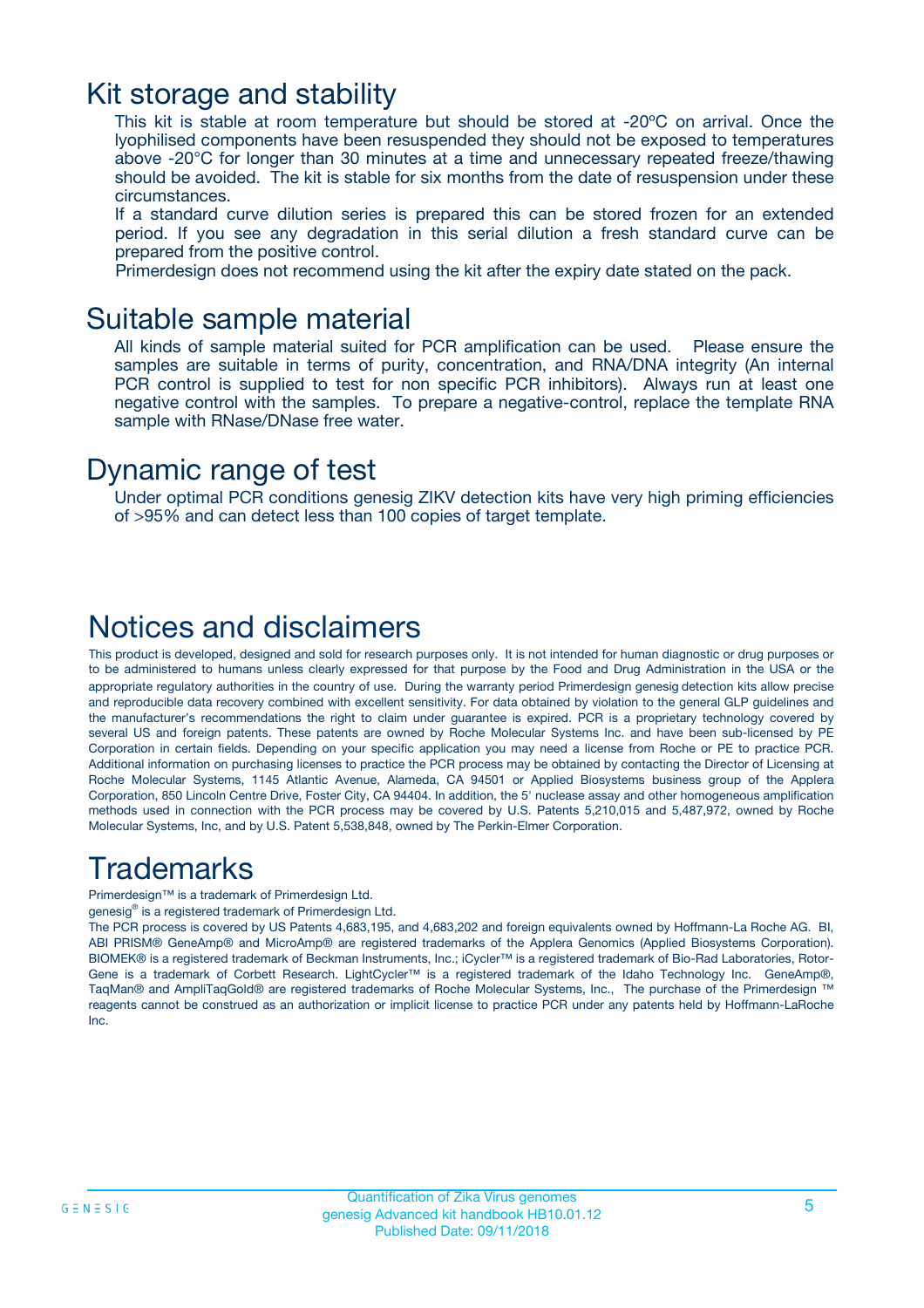# **Principles of the test**

### **Real-time PCR**

A ZIKV specific primer and probe mix is provided and this can be detected through the FAM channel.

The primer and probe mix provided exploits the so-called TaqMan® principle. During PCR amplification, forward and reverse primers hybridize to the ZIKV cDNA. A fluorogenic probe is included in the same reaction mixture which consists of a DNA probe labeled with a 5`-dye and a 3`-quencher. During PCR amplification, the probe is cleaved and the reporter dye and quencher are separated. The resulting increase in fluorescence can be detected on a range of qPCR platforms.

### **Positive control**

For copy number determination and as a positive control for the PCR set up, the kit contains a positive control template.

This can be used to generate a standard curve of ZIKV copy number / Cq value. Alternatively the positive control can be used at a single dilution where full quantitative analysis of the samples is not required. Each time the kit is used, at least one positive control reaction must be included in the run. A positive result indicates that the primers and probes for detecting the target ZIKV gene worked properly in that particular experimental scenario. If a negative result is obtained the test results are invalid and must be repeated. Care should be taken to ensure that the positive control does not contaminate any other kit component which would lead to false-positive results. This can be achieved by handling this component in a Post PCR environment. Care should also be taken to avoid cross-contamination of other samples when adding the positive control to the run. This can be avoided by sealing all other samples and negative controls before pipetting the positive control into the positive control well.

#### **Negative control**

To validate any positive findings a negative control reaction should be included every time the kit is used. For this reaction the RNase/DNase free water should be used instead of template. A negative result indicates that the reagents have not become contaminated while setting up the run.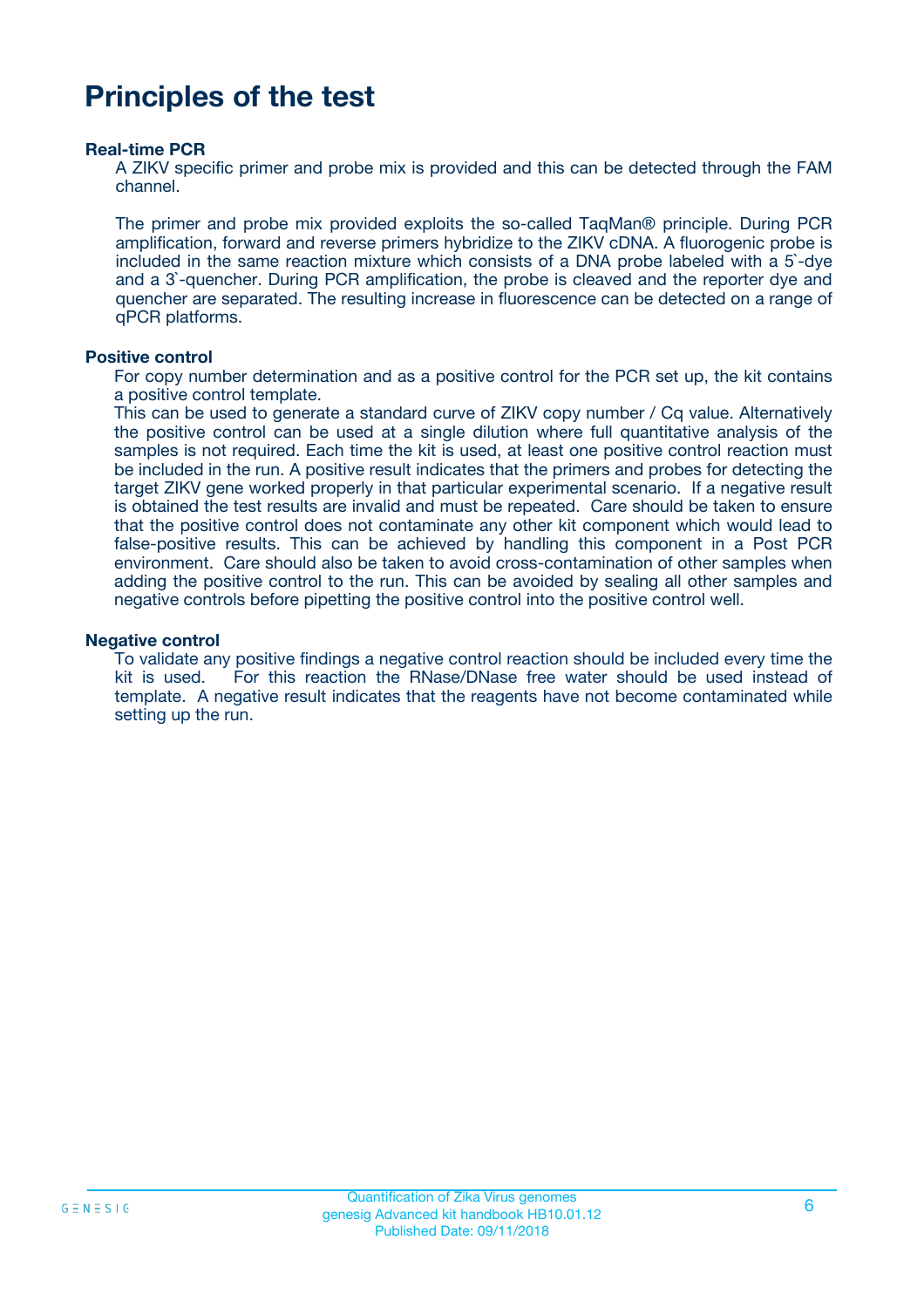### **Internal RNA extraction control**

When performing RNA extraction, it is often advantageous to have an exogenous source of RNA template that is spiked into the lysis buffer. This control RNA is then co-purified with the sample RNA and can be detected as a positive control for the extraction process. Successful co-purification and qPCR for the control RNA also indicates that PCR inhibitors are not present at a high concentration.

A separate qPCR primer/probe mix are supplied with this kit to detect the exogenous RNA using qPCR. The PCR primers are present at PCR limiting concentrations which allows multiplexing with the target sequence primers. Amplification of the control cDNA does not interfere with detection of the ZIKV target cDNA even when present at low copy number. The Internal control is detected through the VIC channel and gives a Cq value of 28+/-3 depending on the level of sample dilution.

#### **Endogenous control**

To confirm extraction of a valid biological template, a primer and probe mix is included to detect an endogenous gene. Detection of the endogenous control is through the FAM channel and it is NOT therefore possible to perform a multiplex with the ZIKV primers. A poor endogenous control signal may indicate that the sample did not contain sufficient biological material.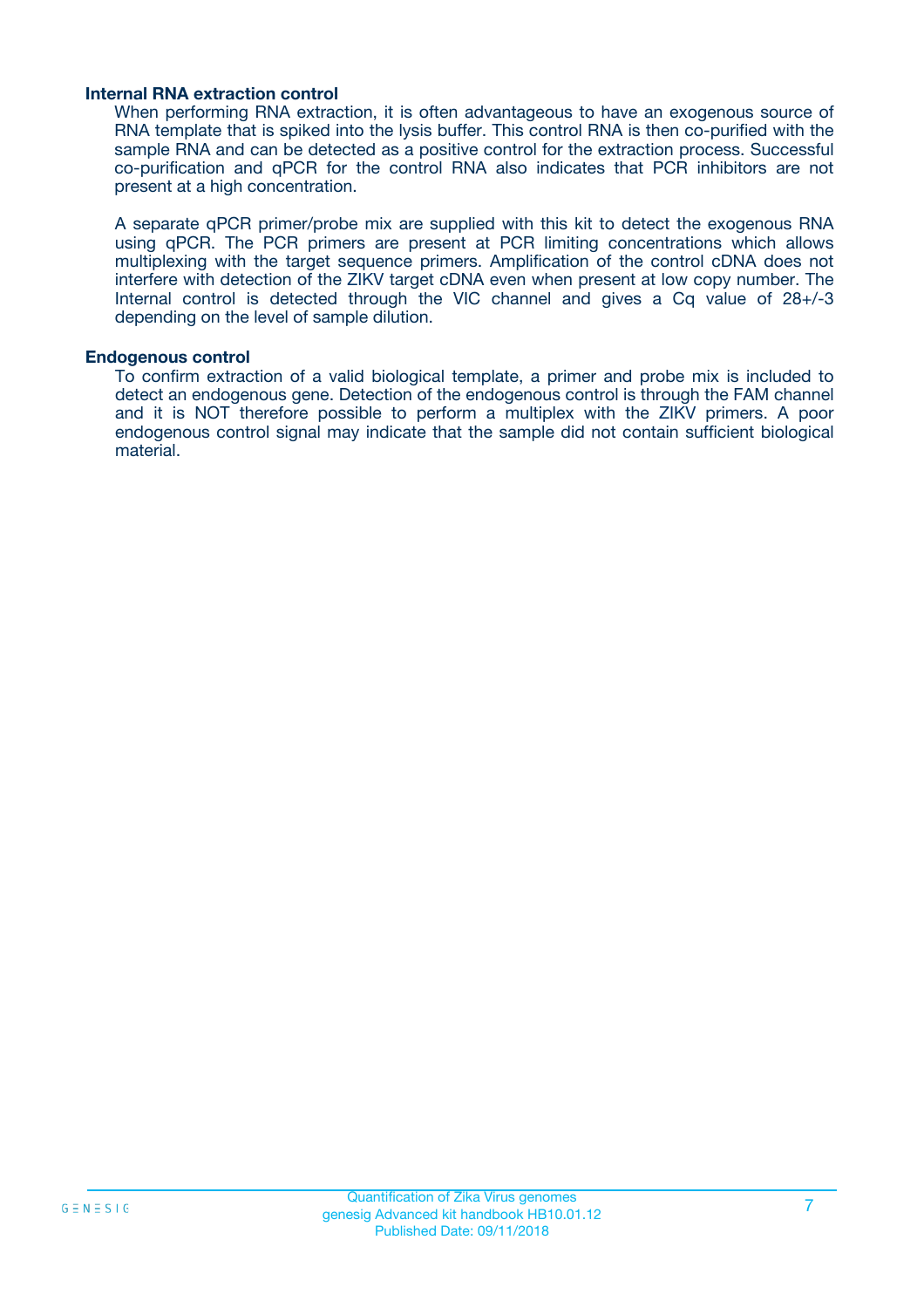## Resuspension protocol

To minimize the risk of contamination with foreign DNA, we recommend that all pipetting be performed in a PCR clean environment. Ideally this would be a designated PCR lab or PCR cabinet. Filter tips are recommended for all pipetting steps.

- **1. Pulse-spin each tube in a centrifuge before opening.** This will ensure lyophilised primer and probe mix is in the base of the tube and is not spilt upon opening the tube.
- **2. Resuspend the primer/probe mixes in the RNase/DNase free water supplied, according to the table below:**

To ensure complete resuspension, vortex each tube thoroughly.

| Component - resuspend in water                       |          |  |
|------------------------------------------------------|----------|--|
| <b>Pre-PCR pack</b>                                  |          |  |
| ZIKV primer/probe mix (BROWN)                        | $165$ µl |  |
| Internal extraction control primer/probe mix (BROWN) | $165$ µl |  |
| Endogenous control primer/probe mix (BROWN)          | 165 µl   |  |

**3. Resuspend the internal control template and positive control template in the template preparation buffer supplied, according to the table below:** To ensure complete resuspension, vortex each tube thoroughly.

| Component - resuspend in template preparation buffer |             |  |  |
|------------------------------------------------------|-------------|--|--|
| <b>Pre-PCR heat-sealed foil</b>                      |             |  |  |
| Internal extraction control RNA (BLUE)               |             |  |  |
| <b>Post-PCR heat-sealed foil</b>                     |             |  |  |
| ZIKV Positive Control Template (RED) *               | $500$ $\mu$ |  |  |

\* This component contains high copy number template and is a VERY significant contamination risk. It must be opened and handled in a separate laboratory environment, away from the other components.

# RNA extraction

The internal extraction control RNA can be added either to the RNA lysis/extraction buffer or to the RNA sample once it has been resuspended in lysis buffer.

### **DO NOT add the internal extraction control RNA directly to the unprocessed biological sample as this will lead to degradation and a loss in signal.**

- **1. Add 4µ**l **of the Internal extraction control RNA (BLUE) to each sample in RNA lysis/extraction buffer per sample.**
- **2. Complete RNA extraction according to the manufacturer's protocols.**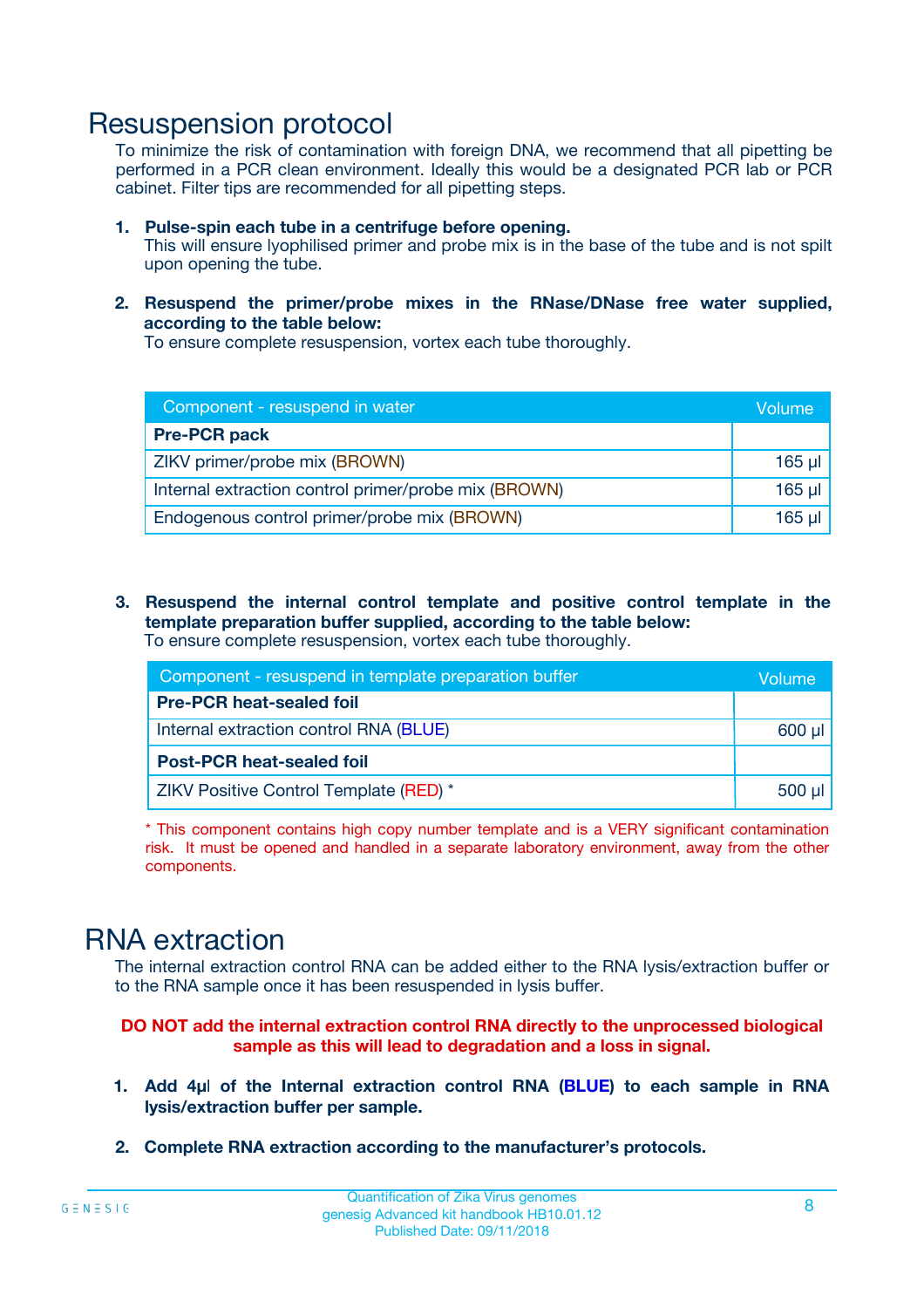# OneStep RT-qPCR detection protocol

### **For optimum performance and sensitivity.**

All pipetting steps and experimental plate set up should be performed on ice. After the plate is poured proceed immediately to the OneStep amplification protocol. Prolonged incubation of reaction mixes at room temperature can lead to PCR artifacts that reduce the sensitivity of detection.

### **1. For each RNA sample prepare a reaction mix according to the table below: Include sufficient reactions for positive and negative controls.**

| Component                                                    | <b>Volume</b> |
|--------------------------------------------------------------|---------------|
| oasig OneStep or PrecisionPLUS OneStep 2X RT-qPCR Master Mix | $10 \mu$      |
| ZIKV primer/probe mix (BROWN)                                | 1 µI          |
| Internal extraction control primer/probe mix (BROWN)         | 1 µl          |
| <b>RNase/DNase free water (WHITE)</b>                        | $3 \mu$       |
| <b>Final Volume</b>                                          | 15 µl         |

**2. For each RNA sample prepare an endogenous control reaction according to the table below (optional):**

This control reaction will provide crucial information regarding the quality of the biological sample.

| Component                                                    | Volume   |
|--------------------------------------------------------------|----------|
| oasig OneStep or PrecisionPLUS OneStep 2X RT-qPCR Master Mix | 10 $\mu$ |
| Endogenous control primer/probe mix (BROWN)                  | 1 ul     |
| <b>RNase/DNase free water (WHITE)</b>                        | $4 \mu$  |
| <b>Final Volume</b>                                          | 15 µl    |

- **3. Pipette 15µl of these mixes into each well according to your qPCR experimental plate set up.**
- **4. Pipette 5µl of RNA template into each well, according to your experimental plate set up.**

For negative control wells use 5µl of RNase/DNase free water. The final volume in each well is 20µl.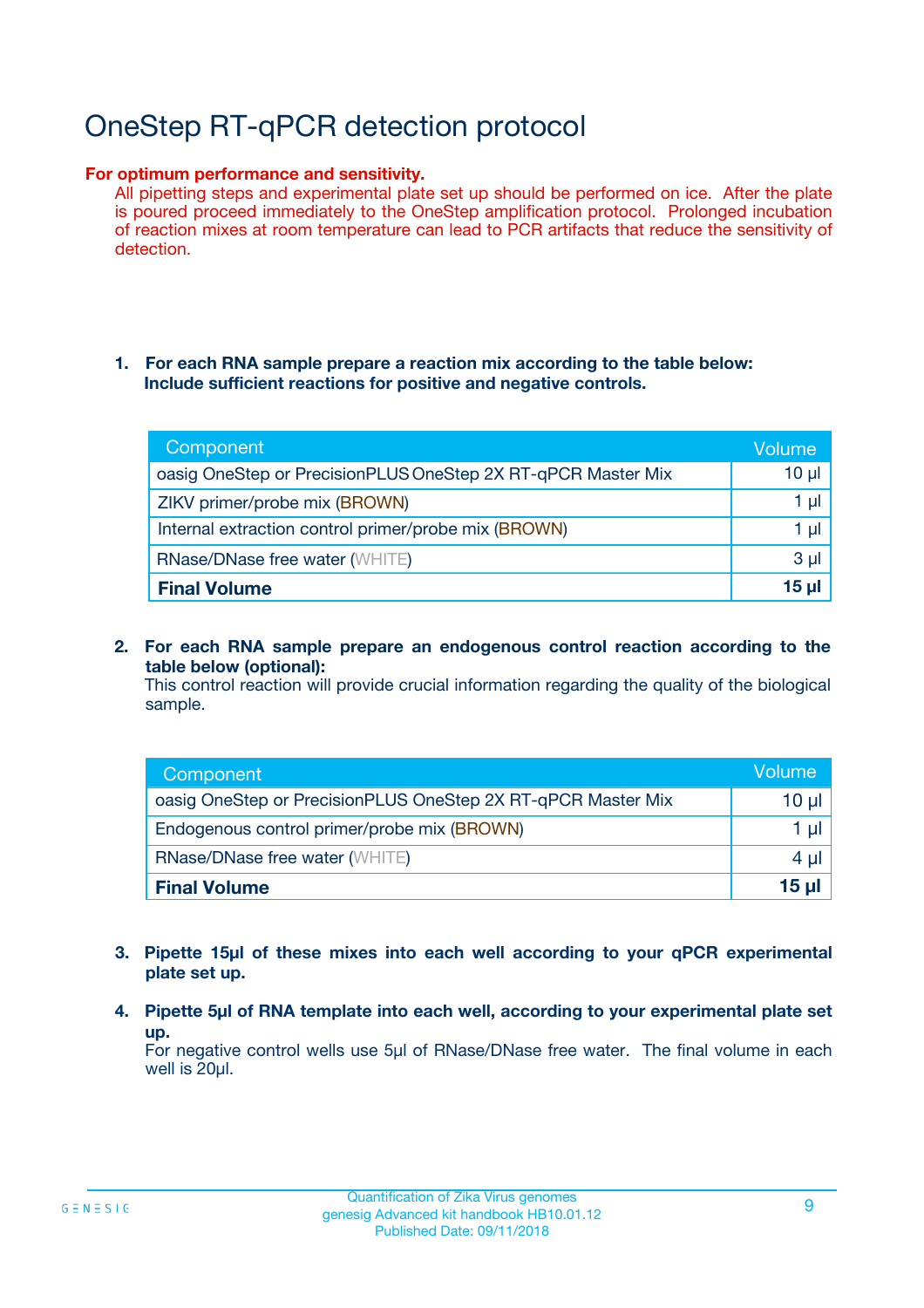### **5. If a standard curve is included for quantitative analysis prepare a reaction mix according to the table below:**

| Component                                                    | Volume  |
|--------------------------------------------------------------|---------|
| oasig OneStep or PrecisionPLUS OneStep 2X RT-qPCR Master Mix | 10 µl   |
| ZIKV primer/probe mix (BROWN)                                |         |
| <b>RNase/DNase free water (WHITE)</b>                        | $4 \mu$ |
| <b>Final Volume</b>                                          | 15 ul   |

- **6. Preparation of standard curve dilution series.**
	- **1) Pipette 90µl of template preparation buffer into 5 tubes and label 2-6**
	- **2) Pipette 10µl of Positive Control Template (RED) into tube 2**
	- **3) Vortex thoroughly**
	- **4) Change pipette tip and pipette 10 µl from tube 2 into tube 3**
	- **5) Vortex thoroughly**

### **Repeat steps 4 and 5 to complete the dilution series**

| <b>Standard Curve</b>         | Copy Number*           |
|-------------------------------|------------------------|
| Tube 1 Positive control (RED) | $2 \times 10^5$ per µl |
| Tube 2                        | $2 \times 10^4$ per µl |
| Tube 3                        | $2 \times 10^3$ per µl |
| Tube 4                        | $2 \times 10^2$ per µl |
| Tube 5                        | $20$ per $\mu$         |
| Tube 6                        | 2 per µl               |

\*The quantitative results produced by the genesig ZIKV kit can be converted to International Units by multiplying copy numbers by 1.62. This conversion factor was developed using RNA/DNA extracted (where applicable) from the WHO International Standard for ZIKV.

Users of this kit are advised that the conversion factor serves as a guide. For the highest level of accuracy, it is best practice to calculate conversion factors independently using the WHO International Standard. If unsure, please contact your local sales representative for details regarding the generation of the conversion factor to ensure it is applied in the most appropriate fashion.

**7. Pipette 5µl of standard template into each well for the standard curve according to your plate set-up**

The final volume in each well is 20ul.

# OneStep RT-qPCR Amplification Protocol

Amplification conditions using oasig OneStep or PrecisionPLUS OneStep 2X RT-qPCR Master Mix.

|             | <b>Step</b>                  | <b>Time</b>      | <b>Temp</b> |
|-------------|------------------------------|------------------|-------------|
|             | <b>Reverse Transcription</b> | $10 \text{ min}$ | 55 °C       |
|             | Enzyme activation            | 2 min            | 95 °C       |
| Cycling x50 | Denaturation                 | 10 <sub>s</sub>  | 95 °C       |
|             | <b>DATA COLLECTION *</b>     | 60 s             | 60 °C       |

\* Fluorogenic data should be collected during this step through the FAM and VIC channels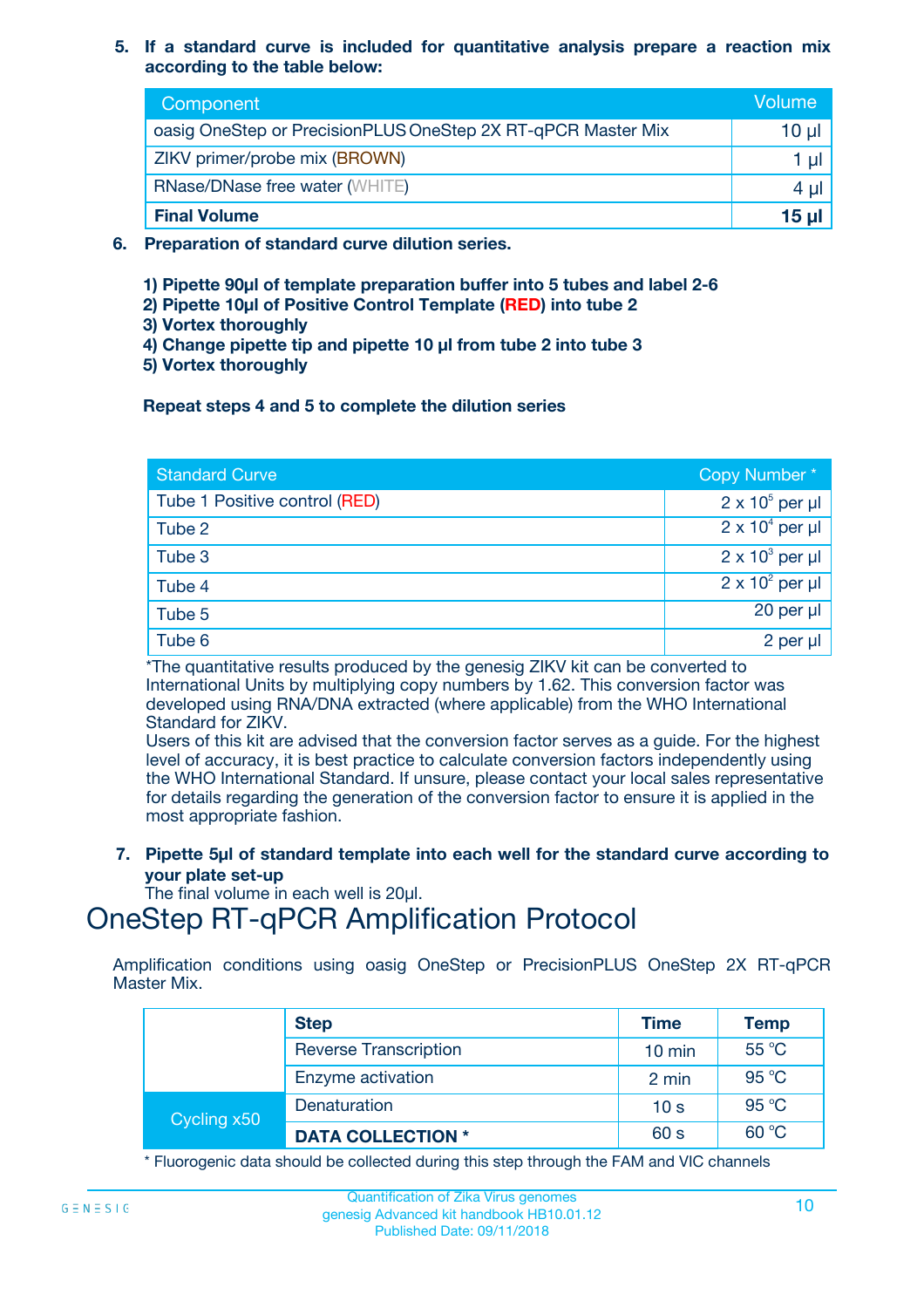## Interpretation of results

| <b>Target</b><br>(FAM) | Internal<br>control<br>(NIC) | <b>Positive</b><br>control | <b>Negative</b><br>control | Interpretation                                                                                                  |
|------------------------|------------------------------|----------------------------|----------------------------|-----------------------------------------------------------------------------------------------------------------|
| $\leq 30$              | $+ 1 -$                      | ÷                          |                            | <b>POSITIVE QUANTITATIVE RESULT</b><br>calculate copy number                                                    |
| > 30                   | ÷                            | ÷                          |                            | <b>POSITIVE QUANTITATIVE RESULT</b><br>calculate copy number                                                    |
| > 30                   |                              | ÷                          |                            | <b>POSITIVE QUALITATIVE RESULT</b><br>do not report copy number as this<br>may be due to poor sample extraction |
|                        | ÷                            | ÷                          |                            | <b>NEGATIVE RESULT</b>                                                                                          |
| $+ 1 -$                | $+ 1 -$                      | ÷                          | $\leq$ 35                  | <b>EXPERIMENT FAILED</b><br>due to test contamination                                                           |
|                        | $+$ / -                      |                            | > 35                       | $\star$                                                                                                         |
|                        |                              | ÷                          |                            | <b>SAMPLE PREPARATION FAILED</b>                                                                                |
|                        |                              |                            |                            | <b>EXPERIMENT FAILED</b>                                                                                        |

Positive control template (**RED**) is expected to amplify between Cq 16 and 23. Failure to satisfy this quality control criterion is a strong indication that the experiment has been compromised.

\*Where the test sample is positive and the negative control is positive with a  $Cq > 35$ , the sample must be reinterpreted based on the relative signal strength of the two results:



If the sample amplifies  $> 5$  Cq earlier than the negative control then the sample should be reinterpreted (via the table above) with the negative control verified as negative.



If the sample amplifies  $< 5$  Cq earlier than the negative control then the positive sample result is invalidated and the result should be determined inconclusive due to test contamination. The test for this sample should be repeated.